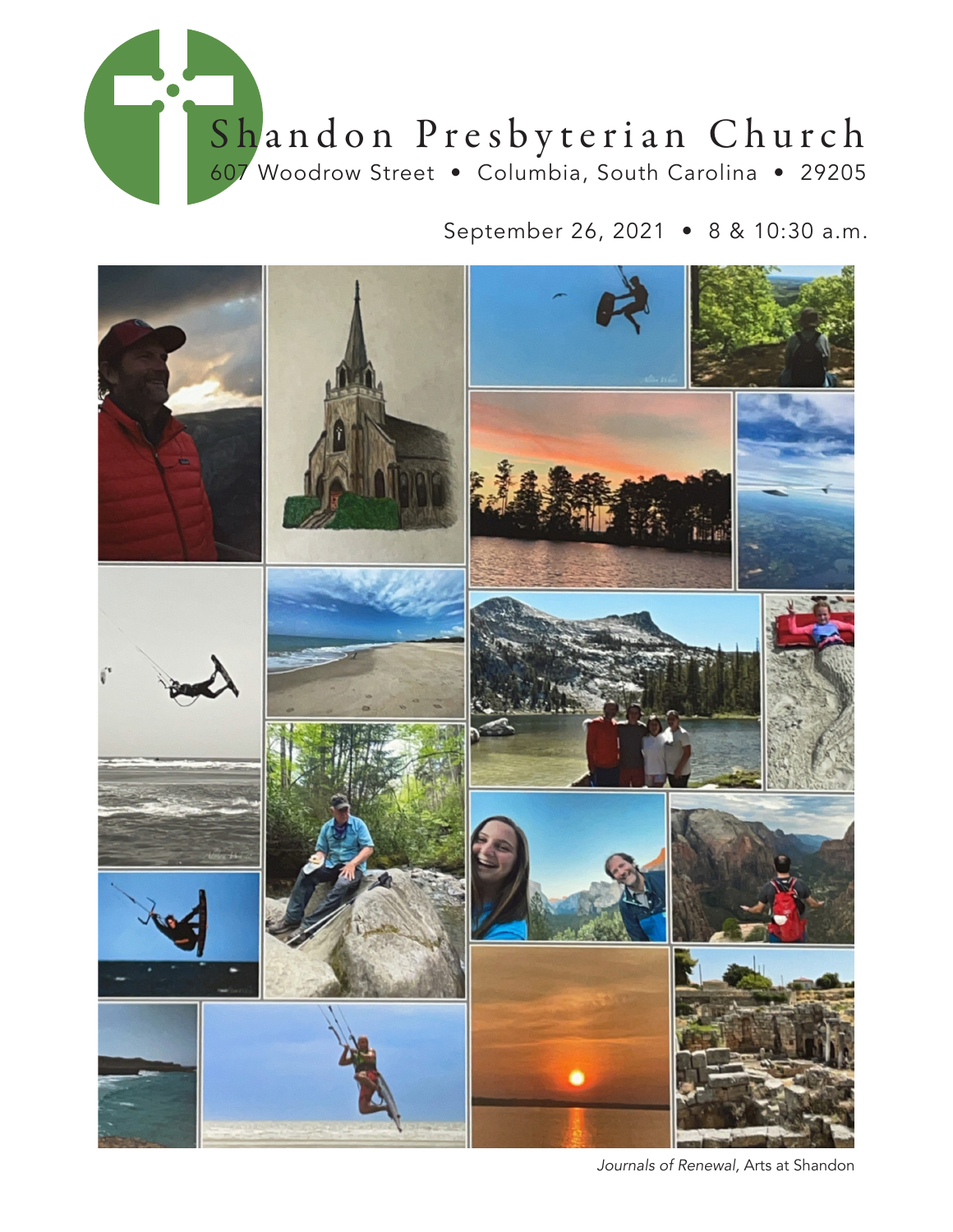## Welcome to Shandon Presbyterian Church

Whether you are a first-time visitor or a long-time member . . .

Whether you are familiar with our traditions or still find it all a bit strange . . .

Whether you grew up Presbyterian or Baptist or Jewish or agnostic . . .

Whether you came with a friend or slipped quietly . . .

Whether you are in search of comfort or wanting to be challenged . . .

Whatever reason brought you to worship today, you are welcome here and you have made us better by being present with us.

We take seriously Jesus' instructions to love God, love one another, and love our neighbors. Our worship style is traditional and true to our Reformed heritage. At the same time, we seek to bring our faith into conversation with the world around us and the events of our lives. We sing with joy and we pray with honesty.

Hospitality is important and friendship is holy. That's why we gather for fellowship, cookies, and lemonade on the Church Lawn after worship. Please join us. We think you'll find us to be a warm, approachable group of people trying our best to live like Jesus teaches. If you're looking for a perfect church, we aren't it. We're real people, and we do the very best we can, but we don't always get it right. We understand how much we all need grace in our lives. And we believe that God's love, which never gives up and never lets go, is for everyone. Including you.

There is a place for you here. Welcome home.

Jenny Rev. Jenny McDevitt Senior Pastor

## Current Covid-19 Protocols

At Shandon Presbyterian Church, your health and safety is extremely important to us. So, too, is the health and safety of our community. Presently, masks are required indoors at all times. Any eating or drinking takes place outdoors, where masks are optional. The most up-to-date studies have demonstrated that so long as masks are worn properly, we can sing safely. Social distancing remains in place. Our worship services are still somewhat altered to accommodate this.

We love our neighbors and we believe these practices are the best way to put that love in action. Our paid staff are all fully vaccinated, and we encourage vaccination for all who are eligible.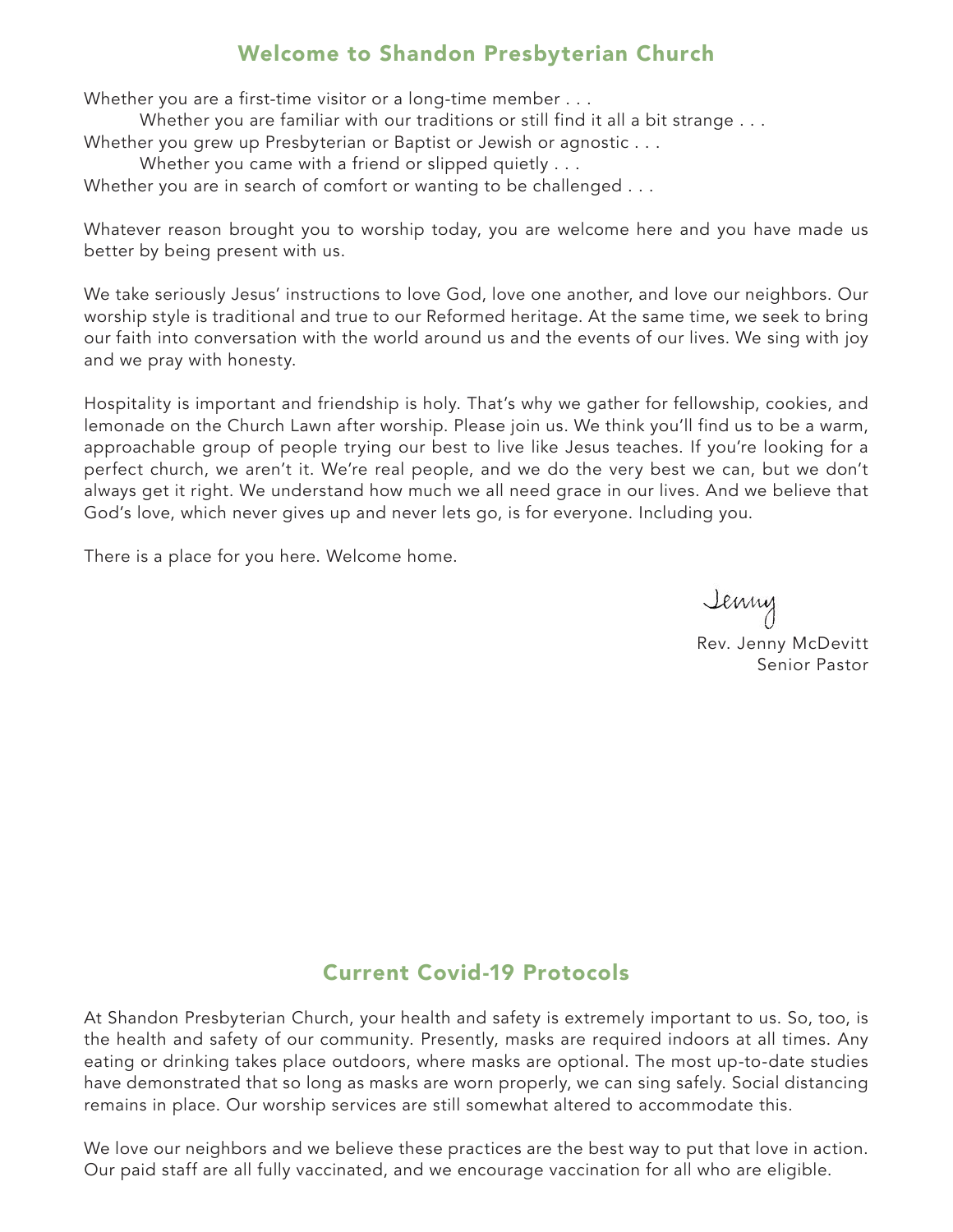# Gathering Around the Word

| Prelude<br>Matthew McCall      | Praise to the Lord, the Almighty!<br>ARR. WAYNE WOLD                                                                                                                                                                                                                                                                                                                                                                                                                                                                                                                                                                                                                                                                                                                                                       |
|--------------------------------|------------------------------------------------------------------------------------------------------------------------------------------------------------------------------------------------------------------------------------------------------------------------------------------------------------------------------------------------------------------------------------------------------------------------------------------------------------------------------------------------------------------------------------------------------------------------------------------------------------------------------------------------------------------------------------------------------------------------------------------------------------------------------------------------------------|
| Welcome<br>Rev. Jenny McDevitt |                                                                                                                                                                                                                                                                                                                                                                                                                                                                                                                                                                                                                                                                                                                                                                                                            |
| Call to Worship                | This is the day that the Lord has made!<br>Let us rejoice and be glad in it.<br>This is a day for proclamation, rest, reflection,<br>and re-creation in God's house<br>for being, dwelling and working at worship<br>instead of worshipping work.<br>The sabbath day is a holy day,<br>consecrated by the Creator as a gift to creation.<br>We are commanded to enjoy, honor, and preserve it.<br>The sabbath day is a holy day,<br>realizing all days are God's days;<br>a day of rest, reflecting that all work is God's work;<br>a day of re-creation, remembering God<br>is our maker and our mender, too.                                                                                                                                                                                             |
| * Hymn 401                     | Together, let us keep the sabbath, dwelling in God's house.<br><b>Here in This Place</b><br><b>GATHER US IN</b>                                                                                                                                                                                                                                                                                                                                                                                                                                                                                                                                                                                                                                                                                            |
| Call to Confession             |                                                                                                                                                                                                                                                                                                                                                                                                                                                                                                                                                                                                                                                                                                                                                                                                            |
| Prayer of Confession           | Lord of the Sabbath, hear our prayer.<br>It is hard for us to stop working,<br>and harder still to stop worshipping work.<br>We confess that our busyness<br>often substitutes for our holiness.<br>Forgive us, Lord, and help us to be still enough<br>to know you and to dwell in your house.<br>Help us to understand that your sabbath is the seam<br>between the world of work<br>and the work of worship.<br>Help us to know that the sabbath is what keeps us<br>from unraveling, that it knits up the harried<br>and makes them holy,<br>that it even helps to heal creation.<br>In this quiet, peaceful time, we honor you, we rest in you,<br>we long to know you as maker and mender.<br>Through Jesus Christ who lives and reigns<br>with you and the Holy Spirit, one God.<br>(Silent prayer) |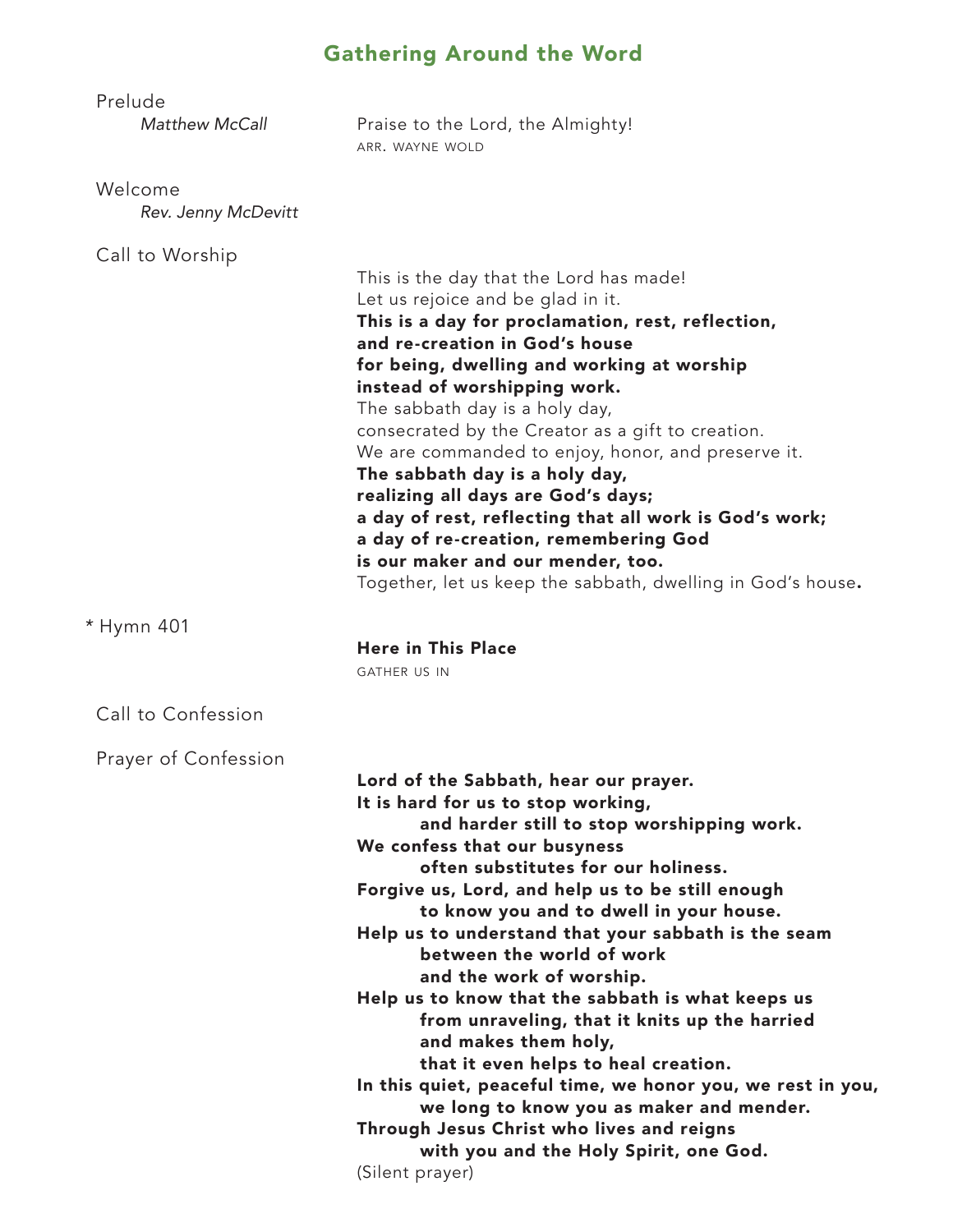#### Assurance of God's Grace

Summary of the Law

… "Teacher, which is the greatest commandment?" Jesus said to him: "You shall love the Lord your God with all your heart and with all your soul and with all your mind and with all your strength. This is the first and greatest commandment. And a second is like it: You shall love your neighbor as yourself. On these two commandments hang all the law and the prophets."

Passing of the Peace

The peace of our Lord Jesus Christ be with you! And also with you!

## Proclaiming the Word

 The Word with Children *Rev. Molly Spangler*

 Prayer for Illumination *Sam McCombs*

Old Testament Reading

Psalm 84

How lovely is your dwelling place, O Lord of hosts! My soul longs, indeed it faints for the courts of the Lord; my heart and my flesh sing for joy to the living God. Even the sparrow finds a home, and the swallow a nest for herself, where she may lay her young, at your altars, O Lord of hosts, my King and my God. Happy are those who live in your house, ever singing your praise. Selah. Happy are those whose strength is in you, in whose heart are the highways to Zion. As they go through the valley of Baca they make it a place of springs; the early rain also covers it with pools. They go from strength to strength; the God of gods will be seen in Zion. O Lord God of hosts, hear my prayer; give ear, O God of Jacob! Selah. Behold our shield, O God; look on the face of your anointed. For a day in your courts is better than a thousand elsewhere. I would rather be a doorkeeper in the house of my God than live in the tents of wickedness. For the Lord God is a sun and shield; he bestows favor and honor. No good thing does the Lord withhold from those who walk uprightly. O Lord of hosts, happy is everyone who trusts in you.

New Testament Reading

Revelation 21:3b

"See, the home of God is among mortals. He will dwell with them; they will be his peoples, and God himself will be with them."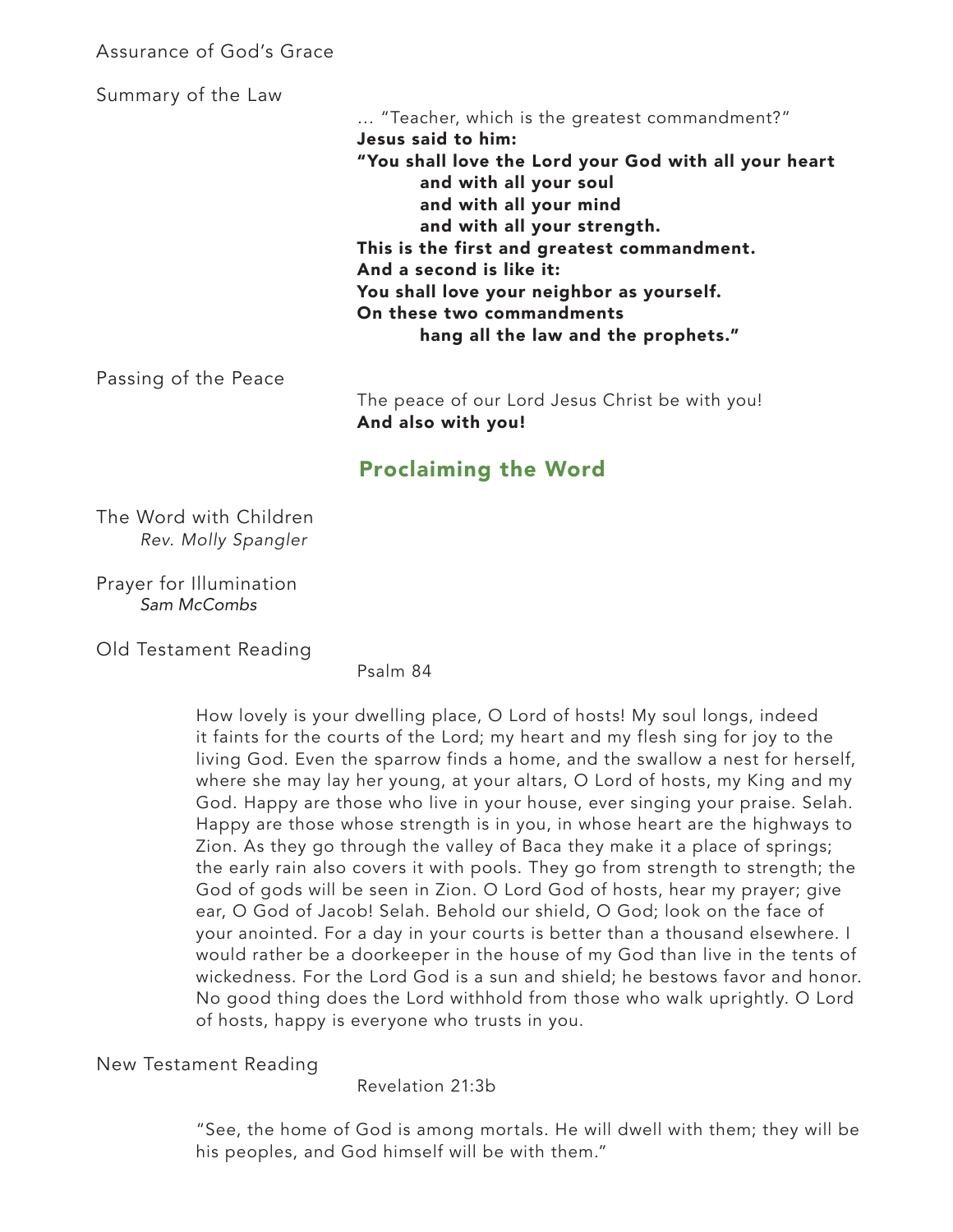This is the Word of God for the people of God. Thanks be to God.

| Journeys of Renewal: Homecoming<br><b>Responding to the Word</b><br>Teach Me Thy Song, O Lord<br>BY CRAIG COURTNEY                                                                                                                                                                                                        |
|---------------------------------------------------------------------------------------------------------------------------------------------------------------------------------------------------------------------------------------------------------------------------------------------------------------------------|
|                                                                                                                                                                                                                                                                                                                           |
|                                                                                                                                                                                                                                                                                                                           |
|                                                                                                                                                                                                                                                                                                                           |
| Teach me thy song, O Lord,<br>that song which graced creation's dawn<br>and bid the firmament unfurl;<br>that bathed the newborn world in uncreated light,<br>that song so bright, teach me thy song, O Lord.                                                                                                             |
| Teach me thy song, O Lord,<br>that song which bursts thy servant's heart,<br>to beat of blows upon the cross;<br>his pain and bitterest loss, and death that should be mine,<br>his song was thine. Teach me thy song, O Lord.                                                                                            |
| Teach me thy song, O Lord,<br>that song which swirls to wreathe thy throne,<br>and bears the prayers of all thine own;<br>to thee, and thee alone by saints and angels raised,<br>thy name to praise. Teach me thy song, O Lord.                                                                                          |
| Chancel Choir (10:30 a.m.) Deep Peace<br>BY ELAINE HAGENBERG                                                                                                                                                                                                                                                              |
| Deep peace of the running wave to you.<br>Deep peace of the flowing air to you.<br>Deep peace of the quiet earth to you.<br>Deep peace of the shining stars to you.<br>Deep peace of the gentle night to you.<br>Moon and stars pour their healing light on you.<br>Deep peace of Christ, the light of the world, to you. |
|                                                                                                                                                                                                                                                                                                                           |
| Our Father, who art in heaven, hallowed be thy name;<br>thy kingdom come, thy will be done,<br>on earth as it is in heaven.<br>Give us this day our daily bread;<br>and forgive us our debts,<br>as we forgive our debtors;                                                                                               |
|                                                                                                                                                                                                                                                                                                                           |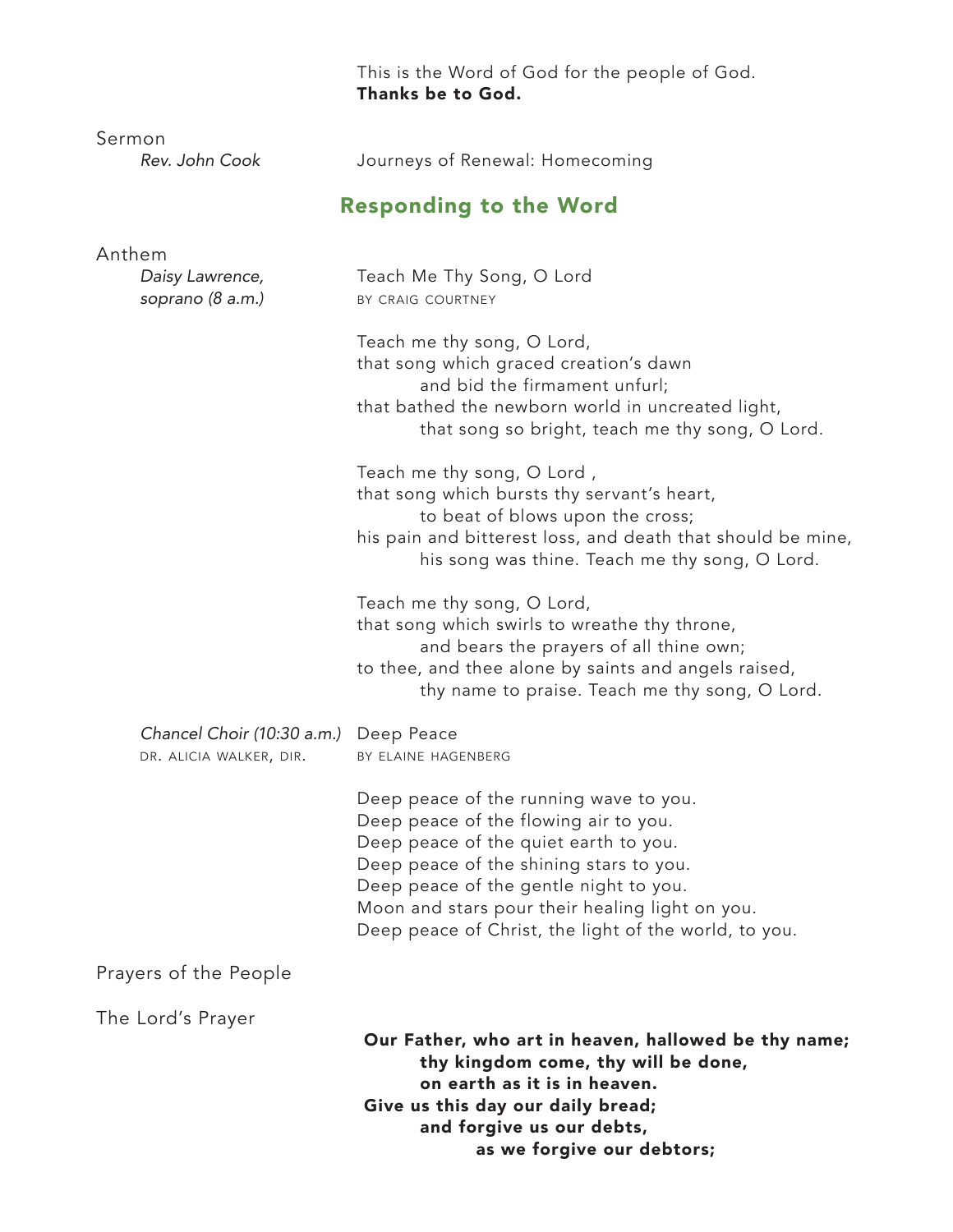|               | and lead us not into temptation,<br>but deliver us from evil.<br>For thine is the kingdom, and the power, and the glory,<br>forever. Amen.                                |
|---------------|---------------------------------------------------------------------------------------------------------------------------------------------------------------------------|
| Offering      | Offerings may be placed in the boxes near each exit upon<br>leaving. You may also give by texting SHANDONPC to 73256<br>or visiting our website, shandonpresbyterian.org. |
| * Hymn 393    | O Day of Rest and Gladness<br><b>MUNICH</b>                                                                                                                               |
| * Benediction |                                                                                                                                                                           |
| Postlude      | Tuba Tune in D Major<br>BY CRAIG SELLER LANG                                                                                                                              |

## Worship Notes

Leading worship today are Matthew McCall, Rev. Jenny McDevitt, Rev. Molly Spangler, Sam McCombs, Rev. John Cook, Daisy Lawrence, Shandon's Chancel Choir, Dr. Alicia Walker and MC Jordan.

The Call to Worship and Prayer of Confession for today's service initially came from David G. Miller's *Worship Service on Sabbath*, © 2002 The Center for Christian Ethics at Baylor University.

Following worship, Deacon Fraser Bradford will receive pastoral concerns and prayer concerns at the entrance to the Memorial Garden.

Join us for lemonade and lemon cookies outside after worship where we can greet each other without masks and see some smiles.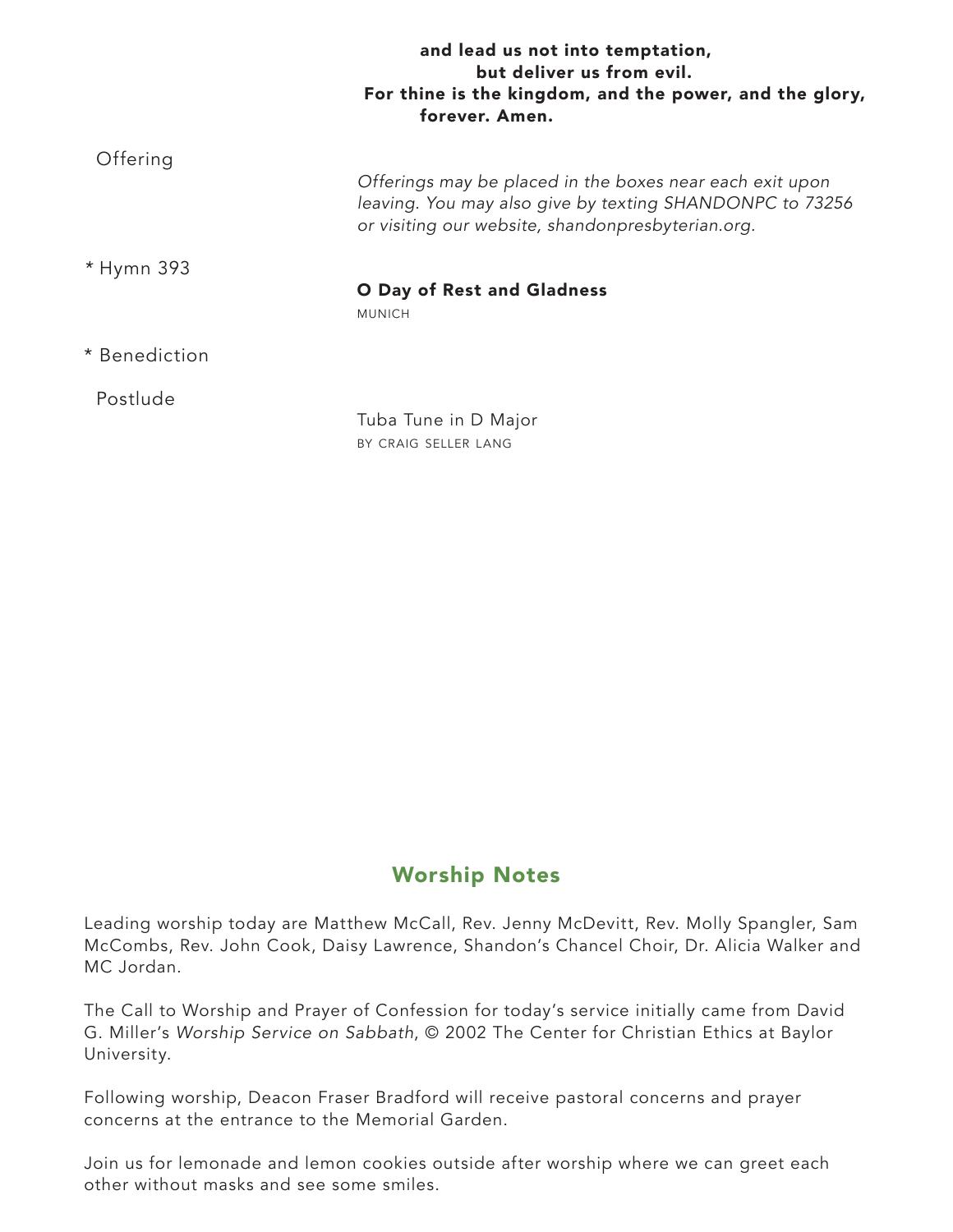### Announcements

JOURNEYS OF RENEWAL PHOTO GALLERY. The gallery opens this afternoon, showcasing photos from Rev. John Cook's sabbatical and from the congregation as we found time for sabbath this summer. A viewing event will take place 1-4 p.m. in 20-minute time slots with a limited number of attendees to allow for social distancing. To reserve a time slot, please register at bit.ly/spcjourneysofrenewal. Walk-ups will be permitted on a space available basis. Please contact artsatshandon@gmail.com with questions. This Arts at Shandon event is free, but donations are always appreciated. If you are not able to attend the opening, the gallery will remain up throughout October and can be viewed during regular church hours.

**BLESSING OF THE ANIMALS.** Our pastors will offer individual blessings to beloved pets on Shandon's front lawn 10-11 a.m. Saturday, Oct. 2. Please ensure your animal is properly restrained, on a leash or in a crate. If your animal doesn't travel well, bring a photo or a favorite toy. We'll have coffee for the humans and treats for the pets, too.

PEACE AND GLOBAL WITNESS OFFERING. This special offering, which will be received on World Communion Sunday, October 3, will be used by the Presbyterian Mission Agency to promote justice, end conflict and establish processes for reconciliation. Contributions can be made by check to Shandon Presbyterian Church with "peace offering" on the memo line, or online through Realm or at bit.ly/peaceoffering2021.

THE ARTS AT SHANDON PRESENTS ... "Hold On, "a choral concert at 7:30 p.m. Friday, October 8. The performance in Shandon's Sanctuary features two of Shandon Presbyterian's former Chancel Choir directors: Dustin Ousley with the Sandlapper Singers and Lillian Quackenbush with the Palmetto Mastersingers. Tickets will be sold on the Sandlapper Singers and Palmetto Mastersingers websites and will be available at the door. Seating is limited.

**ADVENT BEFORE HALLOWEEN?** That's right. We have Advent on the brain already because we want to fill our Advent devotional this December with voices from our Shandon family. If you are interested in writing a reflection, please email Molly Spangler at mspangler@shandonpresbyterian. org by Sunday, October 17. You will receive a prompt and more instructions to help you reflect.